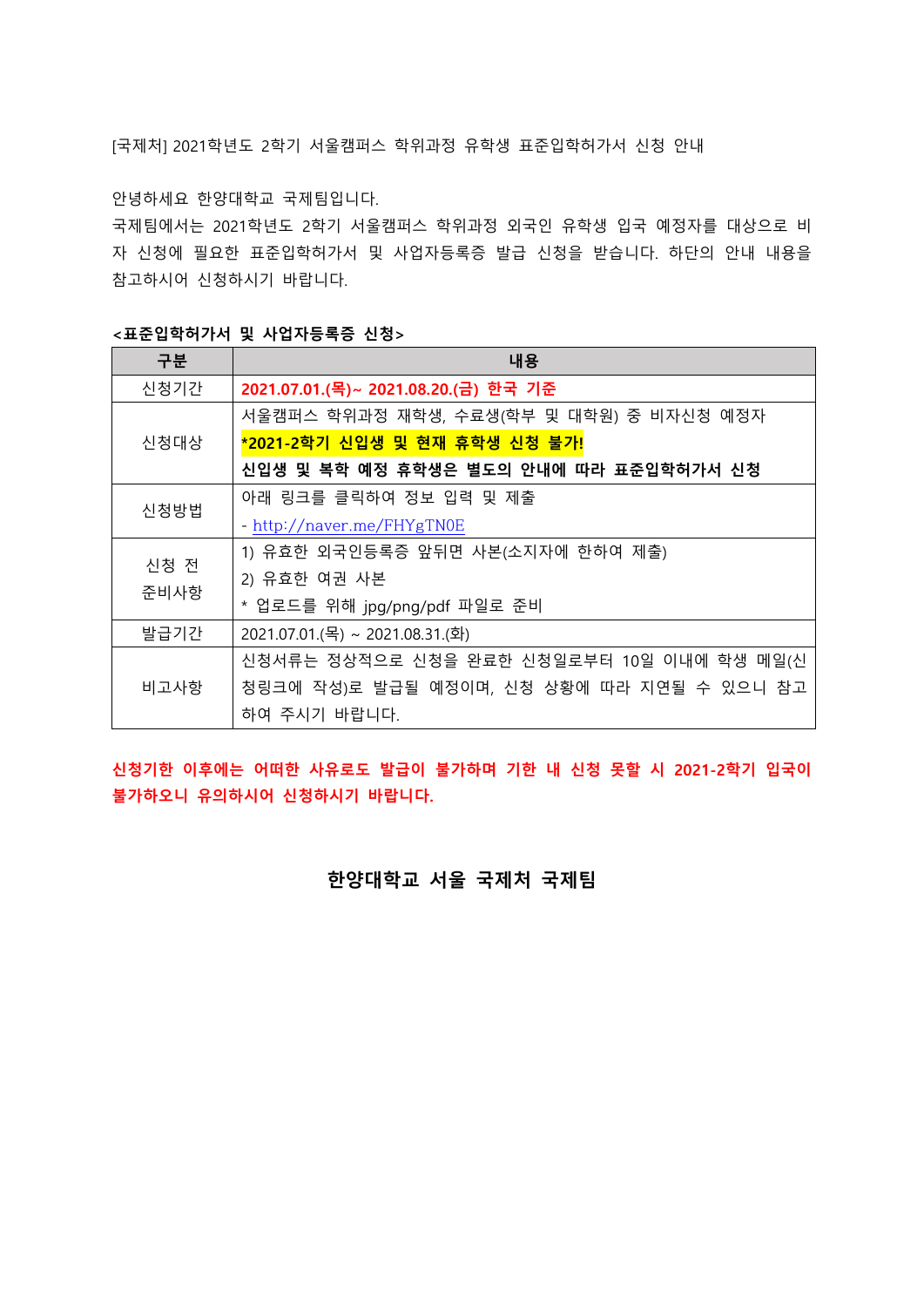[OIA] Notice on 2021 FALL Semester Seoul Campus International Degree student Certification of Admission (CoA) Application

Hello. This is Office of International Affairs, Hanyang University.

Application for Certificate of Admission (CoA) and business registration certificate for Seoul Campus International degree student entering Korea for the 2021 Fall semester is now open. Please refer to the following guideline and apply for the documents.

| Criteria     | <b>Contents</b>                                                                  |
|--------------|----------------------------------------------------------------------------------|
| Application  | 2021.07.01(Thurs) ~ 2021.08.20(Fri) Korean time                                  |
| Period       |                                                                                  |
| Eligibility  | Seoul Campus Degree course enrolled student/course completed student( 수료         |
|              | 생) who plan to apply for their visa (Undergraduate and Graduate)                 |
|              | *2021 fall semester new student and students currently taking leave of           |
|              | absence is not eligible.                                                         |
|              | Students who are re-registering for the coming semester must apply through       |
|              | re-registration procedure. New students must apply based on admission            |
|              | guideline for successfully admitted students.                                    |
| How to apply | Apply by clicking the link below                                                 |
|              | - http://naver.me/FHYgTN0E                                                       |
| Preparation  | 1) copy of front and back page of valid Residence Card                           |
| before       | 2) copy of valid passport                                                        |
| application  | * prepare in jpg/png/pdf format for file upload                                  |
| Issuance     |                                                                                  |
| period       | 2021.07.01.(Thur) ~ 2021.08.31.(Tue)                                             |
| <b>Notes</b> | -The certificates will be sent to your email address (filled out in link) within |
|              | 10 days from the application date (when filled out correctly) and it may be      |
|              | postponed depending on the application status.                                   |

## <Standard Admission Certificate and Business Registration Card Application>

Certificates will not be issued after the application period and if you do not apply on time, your entry to Korea for the 2021 fall semester will be restricted. So please be advised.

Office of International Affairs, Hanyang University